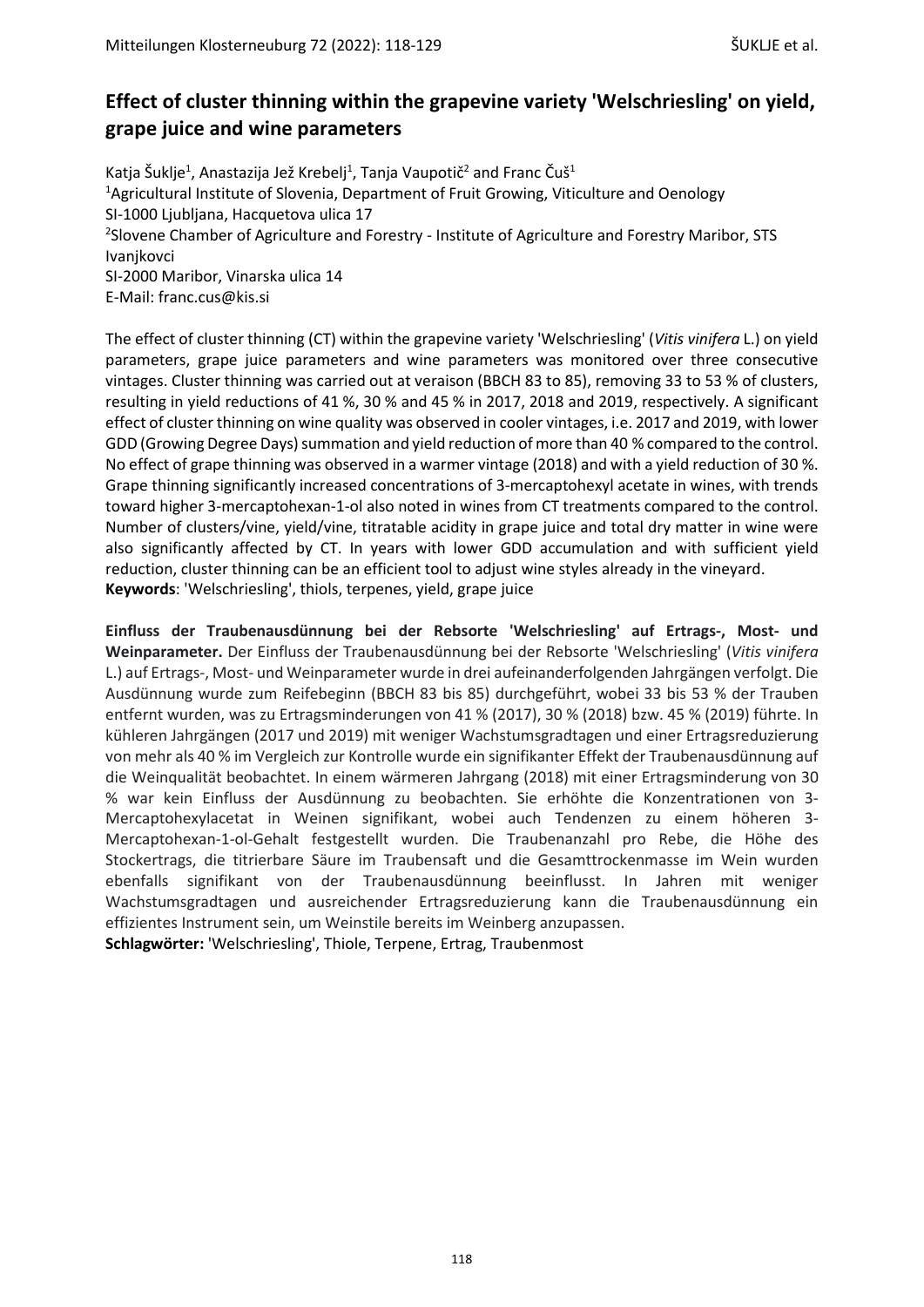The ability of a vine to adequately ripen fruit is influenced by total leaf area and its exposure to sunlight in relation to fruit load, in addition to environmental conditions and the physiological state of the vine [\(Kliewer](#page-10-0) and Ough, 1970). Cluster thinning, shoot hedging and leaf removal are the most commonly used practices in vineyards to modify the leaf area/fruit yield ratio (Cola et al., [2014;](#page-9-0) [Frioni](#page-9-1) et al., 2017; [Kliewer](#page-10-1) and [Dokoozlian,](#page-10-1) 2005; Poni et al., [2013;](#page-10-2) [Šuklje](#page-11-0) et al., [2013\)](#page-11-0). The suggested required ratio of leaf area/fruit yield to allow fruit to ripen adequately varies widely (from 7 to 14 cm<sup>2</sup>/g) depending on variety, climate and trellising system [\(Kliewer](#page-10-1) and [Dokoozlian,](#page-10-1) 2005; [Kliewer](#page-10-0) and Ough, 1970).

Cluster thinning is commonly used by grape growers to achieve required crop load, especially in cooler climates with a short ripening period [\(Frioni](#page-9-1) et al., 2017; Kliewer and [Dokoozlian,](#page-10-1) [2005\)](#page-10-1). Therefore, cluster thinning is often performed to prevent overcropping and to improve fruit and wine composition. The effects of cluster thinning are inconsistent among studies for the majority of measured yield parameters and grape and wine metabolites [\(Bubola](#page-9-2) et al., 2011; [Preszler](#page-10-3) et al., 2013; [Reščič](#page-10-4) et al., [2015\)](#page-10-4). The poor reproducibility of results related to cluster thinning may be influenced by environmental factors, variety, vine physiological status, initial yield potential, and the timing and intensity of cluster thinning. Although the effects of cluster thinning on yield parameters, such as bunch and berry weight, grape juice, and wine composition are not consistent, the benefit of cluster thinning in the season of exceptional yield potential coinciding with a cool growing season was found to be beneficial in obtaining better grape quality [\(Keller](#page-10-5) et al., 2005). Similarly, [Frioni](#page-9-1) et al. (2017); observed higher fruit uniformity and improved grape composition as a result of cluster thinning and leaf removal only in a cooler vintage among two studied.

'Welschriesling' (*Vitis vinifera* L.) is a variety grown in Central and Eastern Europe (Austria, Croatia, Czech Republic, Hungary, Slovakia, and Slovenia), and it is the commonly most planted grape variety in Slovenia [\(Simončič](#page-11-1) et al., 2017). Despite its importance for the production of varietal wines or as a blending variety, very little is known about yield potential, grape and wine composition of 'Welschriesling'. Recently, we reported the presence of varietal thiols in 'Welschriesling' wines at concentrations that can importantly influence the sensory perception of the wine (Čuš et al., [2017;](#page-9-3) Šuklje and Čuš, 2021). The average measured concentration of 3 mercaptohexan-1-ol (3MH) in commercial Slovene 'Welschriesling' wines was 820.1 ng/l, while the average concentration of 3 mercaptohexyl acetate (3MHA) was 277.5 ng/l and of 4-mercapto-4-methyl-2-pentanone (4MMP) it was 5.5 ng/l (Šuklje and Čuš, 2021). The thiol concentrations of the 'Welschriesling' wines are comparable to the reported average concentrations of 923 ng/l and 110 ng/l of 3MH and 3MHA in Slovene 'Sauvignon blanc' wines [\(Lisjak](#page-10-6) et al., 2011). The aromatic expression of 'Welschriesling' is considered to be highly dependent on planting material, geographical location, yield per vine, grape maturity, and winemaking practices (Flak et al., [2006;](#page-9-4) [Flak](#page-9-5) et al., [2003\)](#page-9-5). The selection of commercial yeast starters and also lactic acid bacteria can significantly alter the volatile composition of 'Welschriesling' wines, especially the varietal thiols (Šuklje and Čuš, 2021). Although 'Welschriesling' is a variety with high yield potential, i.e. 4.3 to 5.9 kg/vine [\(Koruza](#page-10-7) et al., [2012\)](#page-10-7), there is no literature on the influence of reduced yields on grape and wine composition. Therefore, this study on 'Welschriesling' was conducted over three years with the aim of evaluating the effects of cluster thinning at veraison on yield and the composition of grape juice and wine.

# **Materials and Methods**

#### **Vineyard characterization**

*Vitis vinifera* L. cv. 'Welschriesling' grafted on SO4 was grown in Litmerk, Ivanjkovci, Štajerska Slovenija (46°27'3''N, 16°8'44''E). Vines were planted in 2005 at 2.4 m (row) x 1.2 m (vine) spacing in a NE row orientation. Vines were trellised to a double Guyot and not irrigated during the season. To investigate the effects of yield reduction on yield parameters, grape juice and wine parameters, cluster thinning was carried out in the 2017, 2018 and 2019 vintages. Two treatments were randomly established on the vines in three replicates in three parallel rows with one replicate consisting of 15 vines. The treatments were control without yield reduction (C) and cluster thinning treatment (CT) with 33 to 53 % clusters removed at veraison (BBCH 83 to 85) [\(Lorenz](#page-10-8) et al., 1995). There were at least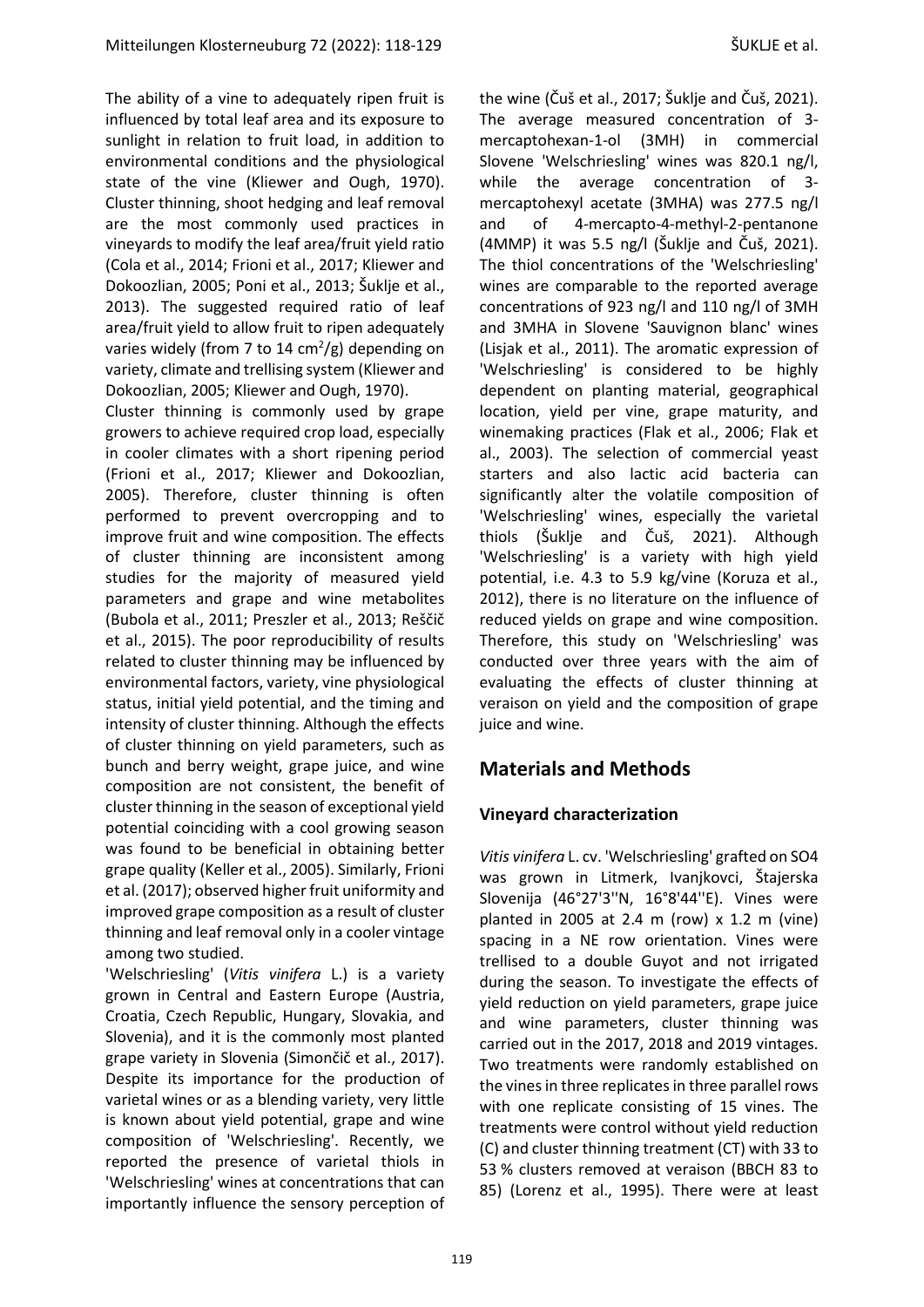three buffer rows on each side of the experimental plot and five buffer vines at the beginning of the row. For CT treatment most second and third clusters on a single shoot or clusters entering veraison late were removed. Grapes were harvested at full maturity; a few days (2017 and 2018) or one day (2019) after the phenophase 'Harvest' (BBCH 89) was recorded, defined by total soluble solids (TSS) content; the dates were 13.9. (2017), 17.9. (2018), and 16.9. (2019). During the growing seasons, vine phenology was monitored using the BBCH scale [\(Lorenz](#page-10-8) et al., 1995).

Meteorological data were collected from the Agrometeorological Portal of Slovenia (UVHVVR, Agrometeorološki portal Slovenije http://agromet.mko.gov.si/APP/Tag/Export/155 , 13.2.2020) from the official weather station Litmerk (27388), located in the experimental vineyard, to calculate the average temperatures and precipitation for the period from April, 1<sup>st</sup>, to September, 30<sup>th</sup>, in 2017, 2018 and 2019 vintages. Growing degree days (GDD) index was calculated according to literature reports [\(Hall](#page-9-6) and [Jones,](#page-9-6) 2010) using 10 °C as the base temperature for the vine, which is subtracted from the average temperature recorded from April, 1<sup>st</sup>, to September, 30<sup>th</sup>, in Figure 2 or from April, 1<sup>st</sup>, till phenological stage 'Harvest' in Table 1.

#### **Yield and grape parameters**

The average yield per vine and the average number of clusters per vine was recorded at harvest on 10 randomly selected vines per treatment. Average cluster weight was calculated from recorded yield per vine divided by number of clusters per vine. Berry fresh weight was determined on 100 berries, which were carefully excised from randomly selected clusters.

#### **Grape harvest and microvinifications**

Approximately 30 kg of grapes for each of three replicates per treatment were harvested and transported to the institutional experimental cellar. Grapes were de-stemmed and crushed, with the addition of 0.25 g/1 Suprarom (Laffort, Bordeaux, France) to prevent juice oxidation. Grapes were immediately pressed with a 55 lwater bladder press to maximum pressure 1.5 bar (Lancman VSX 55, Gomark d.o.o., Vransko, Slovenia). Pressed juice was collected in 20l-

demi-johns and 50 ml of juice was sampled for TSS, titratable acidity (TA) and pH analyses. Juice was left overnight at +4 °C for cold settling. The following day, clear juice was racked in the presence of  $N_2$  gas in 15I-demi-johns, one per replicate. Juice was inoculated with 0.3 g/l *Saccharomyces cerevisiae* QA23 (Lallemand, Montreal, Canada), VL3 (Laffort, Bordeaux, France) and VIN13 (Anchor Oenology, Cape Town, South Africa) in ratio 1:1:1. Fermentations were carried out in a temperature controlled room at 15 to 18 °C. Fermenting juice was supplemented with yeast nutrient Nutri start Org (0.3 g/l) (Laffort, Bordeaux, France) at approximately 1/3 of fermentation, determined by refractometric TSS measurements. Progress of fermentation was monitored by refractometric measurements of density in Oechsle degrees (°Oe). All the treatments fermented dry, to residual sugar levels below 1.6 g/l in all three vintages, which was confirmed by enzymatic measurements. When fermented dry, 5 to 6 % aqueous solution of sulphurous anhydride were added in amount of 50 mg/l  $SO<sub>2</sub>$  and the wine was racked. Wines were bottled 8 to 10 weeks after completed fermentation in 0.75 l screw cap bottles.

#### **Analyses of total soluble solids, titratable acidity and pH and other basic wine parameters**

The TSS was determined using a digital refractometer WM-7 (Atago, Saitama, Japan). Juice and wine pH were measured with Meterlab PHM 210 (Radiometer Analytical, Lyon, France) and TA was determined by sodium hydroxide titration and indicator bromothymol to the colorimetric change (European commission regulation (EEC) No. 2676/90, 1990). Alcohol content was measured using an alcohol meter Alcolyser Wine M (Anton Paar, Graz, Austria), reducing sugars and volatile acidity (VA) were quantified using enzymatic robot BS-200 (Mindray, Nanshan, Shenzhen, China) and total dry matter using the OIV-MA-AS2-03B method [\(OIV, 2019\)](#page-10-9).

#### **Analyses of varietal thiols**

Thiols in wines were quantified as published according to [Jenko et al. \(2013\)](#page-9-7), Tominaga and Dubourdieu (2006), and Tominaga et al. (1998).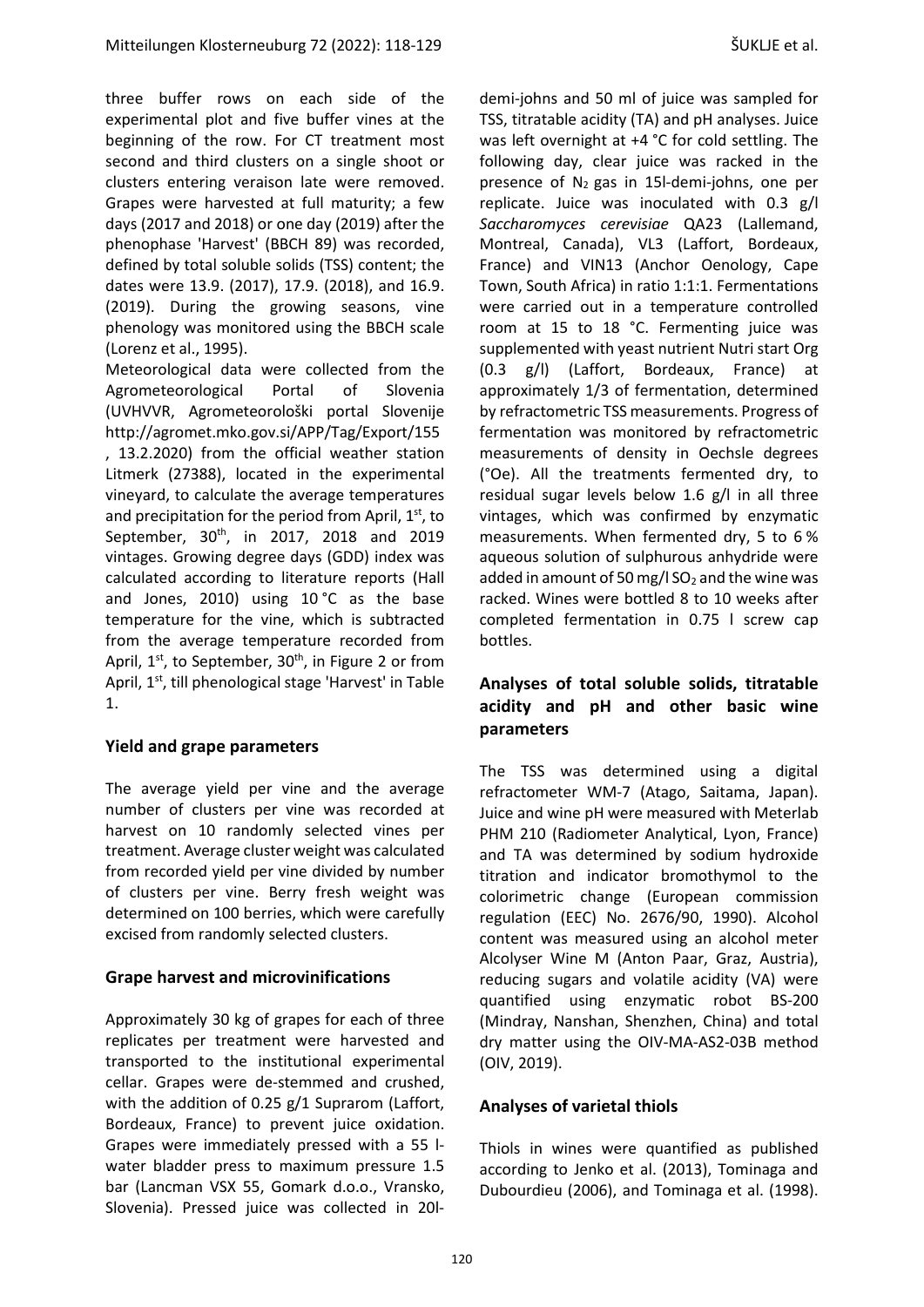Samples were analysed using gas chromatograph (GC) (Agilent Technologies 7890A, Palo Alto, Santa Clara, CA, USA) coupled to mass spectrometer (Agilent Technologies 5975C, Palo Alto, Santa Clara, CA, USA). Sample preparation followed the protocol adopted from Tominaga and Dubordieu (2006), and Tominaga et al. (1998) as described in Jenko et al. (2013). Briefly, 50 ml of wine was spiked with 4-methoxy-2 methyl-2-mercaptobutane (Sigma Aldrich, Schnelldorf, Germany) for 4MMP quantification, [2H2]-3-mercaptohexyl acetate (Auckland University, New Zealand) for 3MH quantification and [2H2]-3-mercaptohexan-1-ol (Auckland University, New Zealand) for 3MH quantification. Wine pH was adjusted to 7 and passed through previously activated Dowex raisin. Thiols were eluted from Dowex raisin using cysteine buffer and thereafter extracted using liquid-liquid extraction with ethyl acetate and dichloromethane (Tominaga and Dubourdieu, 2006; Tominaga et al., 1998). Organic phase was dried over anhydrous sodium sulfate and concentrated to 50 µl (Jenko et al., 2013). Chromatographic conditions were identical to those published in Jenko et al. (2013). One-point calibration was performed using calibration standards in water solution with a final concentration of 88 ng/l of 4MMP, 651 ng/l of 3MHA and 1624 ng/l of 3MH, and injected after every ninth sample. The limit of quantification (LOQ) was 2, 5 and 60 ng/l for 4MMP, 3MHA and 3MH, respectively.

## **Analyses of monoterpene**

Monoterpene alcohols were analysed in wines only in the 2019 vintage. Analyses were performed by headspace-solid phase micro extraction (HS-SPME) as described by [Bavčar et](#page-9-8)  [al. \(2011\)](#page-9-8) using GC (Agilent Technologies 7890A, Palo Alto, Santa Clara, CA, USA) coupled to MS (Agilent Technologies 5975C, Palo Alto, Santa Clara, CA, USA) and equipped with Gerstel MPS Autosampler (Gerstel, Mülheim an der Ruhr, Germany). Wine samples were diluted in ratio 1:4 with MilliQ water. In a SPME vial 5 ml of diluted wine was spiked with international standard 4 nonanol, followed by 1.7 g NaCl. Compound separation was achieved on INNOWax 30 m x 0.25 mm, film thickness 0.25 µm column (Agilent Technologies 7890A, Palo Alto, Santa Clara, CA, USA) coupled to a guard column fused silica deactivated 2 m x 0.25 mm (Agilent Technologies

### **Statistical analysis**

Analysis of variance (ANOVA) was performed using Statistica, Version 12 (StatSoft, Tulsa, OK, USA) and the means were separated using Stats-Fisher's LSD test (different letters account for significant differences at  $p \le 0.05$ ). All stated uncertainty of juice and wine parameters is the standard deviation of three replicates of one treatment. Principal component analyses (PCA) was built with factoextra package (R StudioTeam, version 1.4.1106) on unit variance scaled data.

# **Results and Discussion**

## **Weather data and phenological stages**

Average temperatures, precipitation, and GDD are shown in Figures 1 and 2. The GDD index is a heat summation and is used to provide information on the suitability of crops for cultivation in different climates (Hall and Jones, 2010). The calculated GDD in Figure 2 were 1674, 1876 and 1553 for 2017, 2018 and 2019 vintages, respectively, classifying the experimental site as Region II in 2019 vintage and as Region III in 2017 and 2018 vintages (Hall and Jones, 2010). The greatest differences in GDD accumulation between vintages were observed in April, May, and partially in June, while GDD accumulation in July and August followed a similar pattern between the three vintages (Fig. 2). In September, a month when harvest occurred, a much lower accumulation of only 147 GDD was calculated for the 2017 vintage, compared to 247.5 and 218 GDD in 2018 and 2019, respectively (Fig. 2). As also evident from the trend in average temperatures, the 2018 vintage was the warmest, particularly due to high average temperatures in April and May (Fig. 1). A similar GDD summation was obtained for the 2017 and 2019 vintages (until harvest; Table 1), but both vintages were very different. The 2017 vintage was notable for a very dry spring and summer, combined with warm weather in June and July, followed by one of the wettest and coldest Septembers on record (Fig. 1). Compared to the 2017 vintage, the 2019 vintage was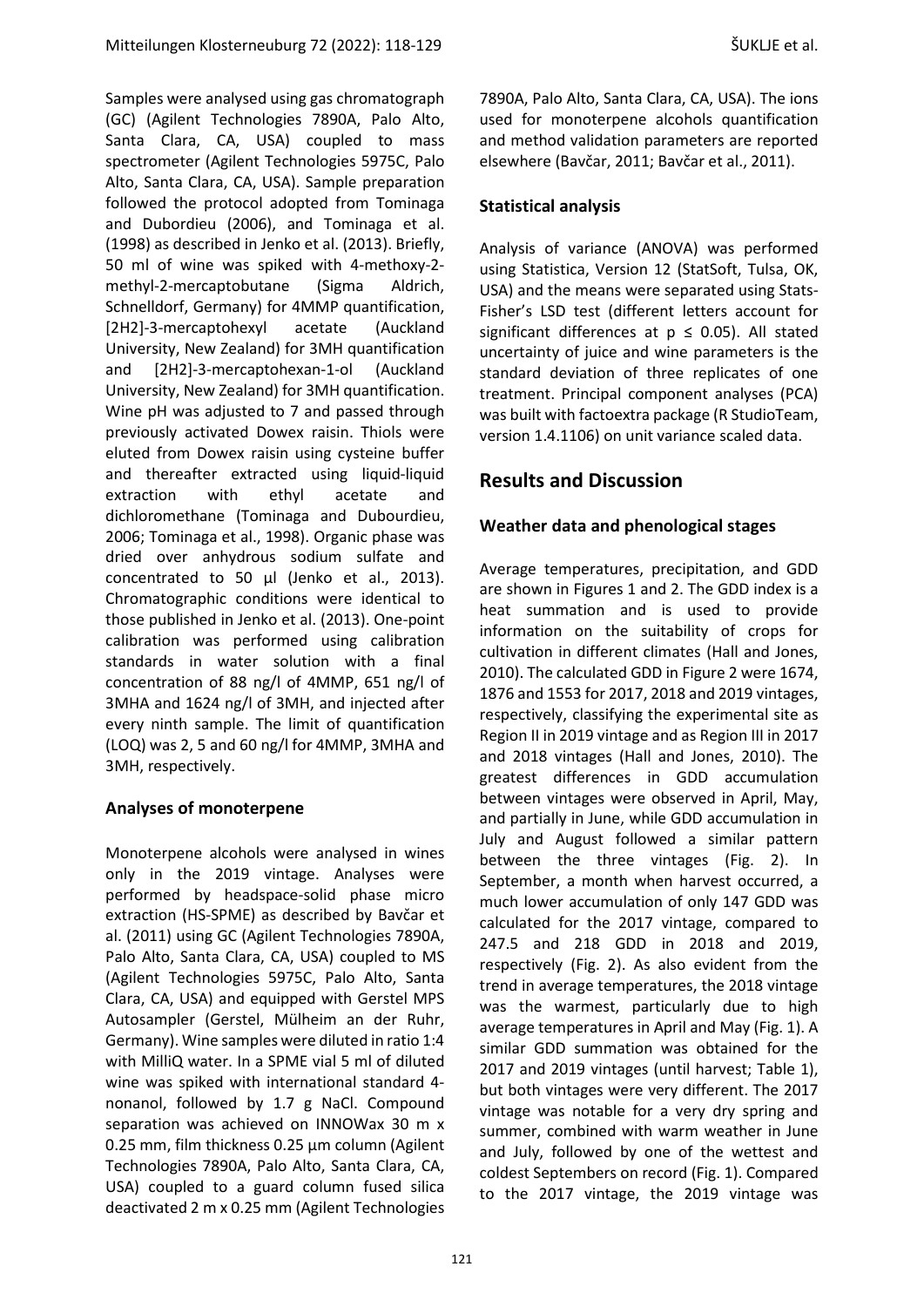characterized by a cold April and May and a late start of phenology. June 2019 was extremely warm, while the rest of the season was comparable to the 2018 vintage (Fig. 1 and 2). Anthesis (BBCH 61) and fruit set (BBCH 71) were about one week earlier in 2018 than in 2017 and about 14 days earlier than in 2019 (Table 1). There were no differences in the onset of veraison between the 2018 and 2017 vintages, whereas it was five days later in 2019, compared to 2018 vintage. Veraison occurred at 1143 GDD in 2018 and 1045 GDD in 2017, respectively. The differences in GDD required between vintages for vines to enter a particular phenophase are strongly related to vine water status in addition to temperature summation [\(Jones](#page-10-10) and Davis, [2000\)](#page-10-10). As reported by Jones and Davis [\(2000\),](#page-10-10) rainfall delayed floraison as well as veraison, which explains the lower GDD required for vines to enter veraison in the 2017 vintage compared to the 2018 and 2019 vintages in our study (Table 1).



Fig. 1: Average monthly precipitation (mm) - histograms and average temperatures (°C) - lines from April 1 to September 30 for vintages 2017, 2018 and 2019



Fig. 2: Monthly growing degree days (GDD) from April 1 to September 30 for vintages 2017, 2018 and 2019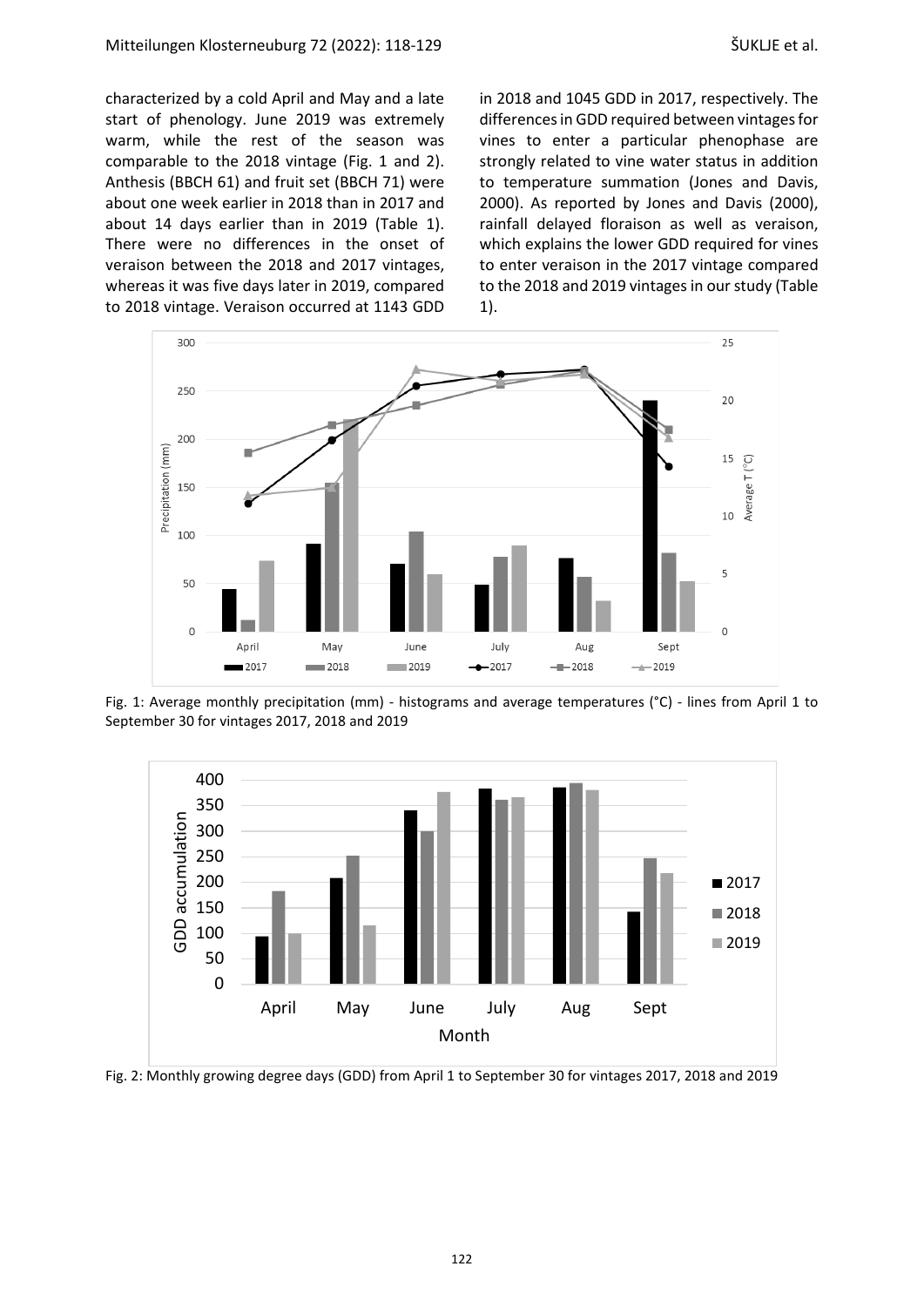|                        | Date       |            |       |      | Day of the year |      | $GDD^1$ |      |      |
|------------------------|------------|------------|-------|------|-----------------|------|---------|------|------|
| Phenological stages    | 2017       | 2018       | 2019  | 2017 | 2018            | 2019 | 2017    | 2018 | 2019 |
| Budbreak (BBCH 05)     | 3.4.       | 14.4.5.4.  |       | 93   | 104             | 95   | 19      | 56   | 16   |
| Anthesis (BBCH 61)     | 3.6.       | 25.5.12.6. |       | 154  | 145             | 163  | 339     | 369  | 359  |
| Fruit set (BBCH 71)    | 17.6, 9.6. |            | 22.6. | 168  | 160             | 173  | 477     | 537  | 486  |
| Veraision (BBCH 81-85) | 1.8.       | 3.8.       | 8.8.  | 213  | 215             | 232  | 1045    | 1143 | 1203 |
| Harvest (BBCH 89)      | 10.9.      | 10.9.      | 15.9. | 253  | 253             | 258  | 1482    | 1585 | 1462 |

Table 1: Date, day of the year and growing degree days (GDD) accumulation for phenological stages of 'Welschriesling' grapevines in vintages 2017, 2018 and 2019

<sup>1</sup> GDD calculated from April, 1<sup>st</sup>, until harvest date (base T > 10 °C)

#### **Grape yield, juice and wine parameters**

A PCA was applied to the measured variables(i.e. yield parameters, grape juice and wine parameters) across three vintages explaining 65 % of the variation with the first two dimensions. Figure 3A shows that the 2017 vintage was separated from the 2018 and 2019 vintages by principal component (PC) 2, which explained 31.7 % of the variation in the data set. PC1 separated the warmer 2018 vintage, which was positively related to 4MMP, yield/vine, and number of clusters/vine, from the cooler 2017 and 2019 vintages (Fig. 3A, B). More so, imposed 95 % confidence ellipses showed that significant differences were observed between CT and C treatments in the 2017 and 2019 vintages, while no differences were observed between the two treatments in the 2018 vintage (Fig. 3A). Wine 3MH, 3MHA, total dry matter, juice, and wine TA were positively associated with CT treatment in the 2019 vintage, whereas the 2017 samples were associated with wine alcohol content, juice TSS, and wine pH (Fig. 3A, B). It could be postulated that yield reduction by cluster thinning is an efficient tool to modify grape and wine composition in cooler vintages, while it may not have a significant effect in warmer vintages such as 2018 in our study. These observations are strengthened also by Frioni et al. [\(2017\)](#page-9-1) who observed effects of cluster thinning on 'Cabernet Franc' only in one cooler season out of two studied. However, in 2018 vintage cluster thinning resulted in 30 % yield reduction, which is less than 41 % and 45 % as in 2017 and 2019 vintages, respectively. The yield reduction was proportional to the number of clusters removed, i.e. 42, 33 and 53 % in 2017, 2018 and 2019 vintages, respectively, at veraison in CT treatment compared to control. Therefore, the

severity of yield reduction could also have affected the outcome of cluster thinning in 2018 vintage. A compensatory effect such as an

increase in bunch or berry fresh mass is often reported as a consequence of early bunch thinning (pre-veraison) [\(Dokoozlian](#page-9-10) and [Hirschfelt,](#page-9-10) 1995; Palliotti and [Cartechini,](#page-10-11) 2000). In our study, no significant differences were observed in bunch weight or berry fresh mass (Table 2), which is in agreement with previous studies [\(Esperanza](#page-9-11) Valdés et al., 2009; Xi et [al.,](#page-11-2) [2020\)](#page-11-2), which performed bunch thinning at a similar phenological stage (around veraison). According to Ollat et al. (2002) maximum cell division of the mesocarp is observed around 8 days after flowering and lasts up to 30 to 40 days for berry skin cells, while [Coombe](#page-9-12) (1962) and [Kliewer](#page-10-0) and Ough (1970) reported that berry size is regulated by carbohydrate availability at early stages of berry development. Therefore, a possible explanation could be that the final berry size is determined by berry cell number and its maximum size, which is regulated at the early stages of berry development, and that the later source-sink ratio does not significantly affect berry growth. No significant differences in TSS in grape juice were measured between C and CT treatments (Table 2). Although it was reported in several studies for red and white varieties that cluster thinning increases TSS in grape juice [\(Bubola](#page-9-2) et al., 2011; [Esperanza](#page-9-11) Valdés et al., [2009;](#page-9-11) [Ferree](#page-9-13) et al., 2003; [Reščič](#page-10-4) et al., 2015), this was not confirmed in this study. Environmental conditions (temperatures, rainfall, grape diseases) can mitigate or overlap with the effects of cluster thinning [\(Frioni](#page-9-1) et al., 2017; [Reeve](#page-10-12) et al., [2018;](#page-10-12) [Zhuang](#page-11-3) et al., 2014) and therefore no or inconsistent effects of cluster thinning on yield and grape composition may occur [\(Keller](#page-10-5) et al., [2005;](#page-10-5) [Preszler](#page-10-3) et al., 2013). Also, in our study, the majority of the measured variables were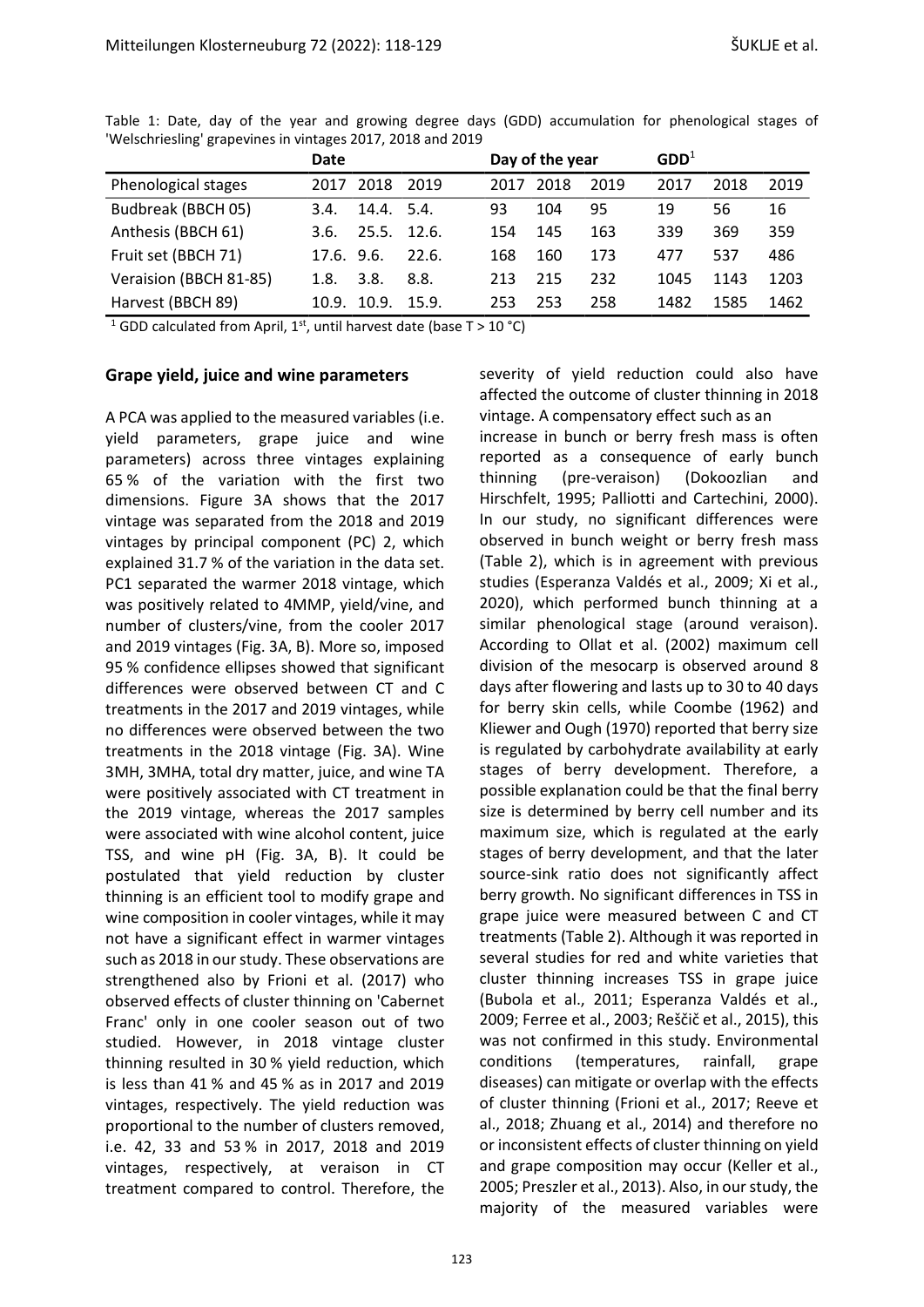significantly influenced by vintage (Table 2 and 3), while significant influence of cluster thinning was evident only for a limited number of variables, i.e. number of clusters/vine, yield/vine, TA in grape juice, total dry matter and 3MHA in wine (Table 2 and 3).

A

Table 2: Yield and grape juice parameters at harvest for three consecutive vintages (2017 to 2019)

|                            |                  |                          | Vintage <sup>1</sup> |                  |                 |                 |        | p values <sup>2</sup> |     |  |
|----------------------------|------------------|--------------------------|----------------------|------------------|-----------------|-----------------|--------|-----------------------|-----|--|
|                            | 2017             |                          | 2018                 |                  | 2019            |                 |        |                       |     |  |
|                            |                  | <b>CT</b>                |                      | <b>CT</b>        | C               | <b>CT</b>       |        | v                     | T*V |  |
| Clusters/vine              | 27.0±0.42a       | 15.9±1.61b               | $32.1 \pm 3.56a$     | 21.6±1.49b       | 29.6±1.23a      | $14.0 \pm 2.14$ | ***    | ***                   | ns  |  |
| Yield/vine (kg)            | $3.83 \pm 0.55a$ | 2.27±0.32b               | 4.86±1.74            | $3.41 \pm 1.44$  | 4.70±0.64a      | 2.59±0.17b      | $* *$  | ns                    | ns  |  |
| Bunch weight (g)           | $153 + 12$       | $173 + 5$                | 153±58               | 154±55           | $161 + 27$      | 187±23          | ns     | ns                    | ns  |  |
| Yield reduction            | 0%               | 41%                      | 0%                   | 30%              | 0%              | 45%             | $***$  | ns                    | ns  |  |
| 100 berries fresh mass (g) | ٠                | $\overline{\phantom{0}}$ | $164 + 19$           | $162 + 8$        | $170+2$         | $173+2$         | ns     | ns                    | ns  |  |
| TSS (°Brix)                | $22.3 \pm 0.3$   | $22.8 \pm 0.4$           | $19.7 \pm 0.7$       | $19.7 \pm 0.3$   | $22.1 \pm 0.8$  | $21.5 \pm 1.2$  | ns     | ***                   | ns  |  |
| TA(g/l)                    | $5.92 \pm 0.23$  | $6.06 \pm 0.14$          | 5.97±0.25b           | $6.33 \pm 0.32a$ | $6.07 \pm 0.51$ | $6.83 \pm 0.21$ | $\ast$ | ns                    | ns  |  |

 $\frac{1}{1}$  ANOVA was used to compare data. Means followed by a different letter in a row are significantly different at p < 0.05 (Fisher's LSD). All stated uncertainty is a standard deviation of three replicates per treatment.

<sup>2</sup> Significance of two-way ANOVA for T, treatment; V, vintage and T\*V, interaction treatment\*vintage; asterisks indicate level of significance: \*p < 0.05, \*\*p < 0.01, \*\*\*p < 0.001, whereas ns indicates no significant differences.

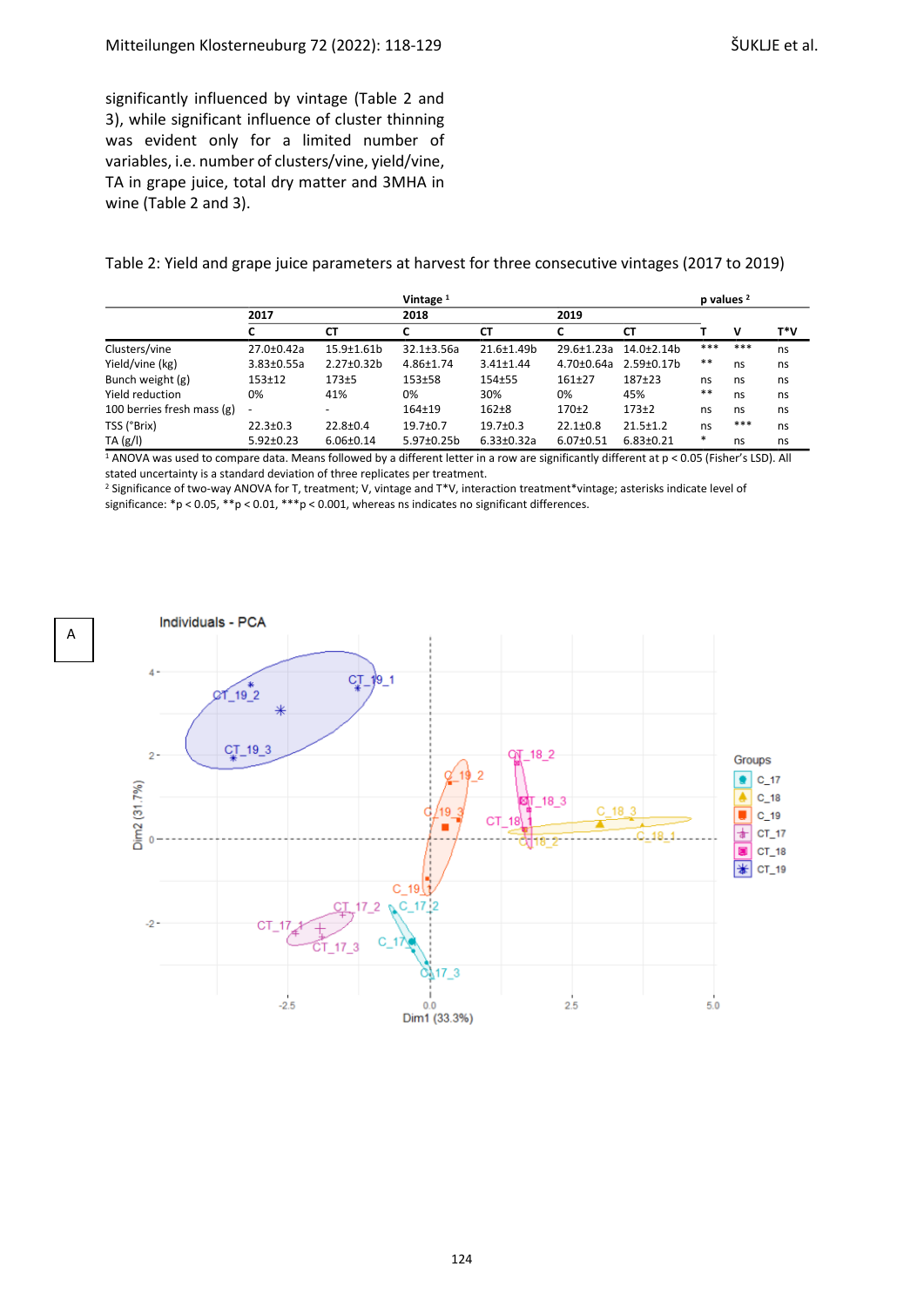B



Fig. 3: Principal component analyses (PCA) conducted on measured grapevine yield, grape juice and wine parameters for the first two principal components; A) score plot for the first two principal components; ellipses represent 95 % confidence intervals for sample groups; C\_17, control treatment in 2017 vintage; C\_18 control treatment in 2018 vintage; C\_19 control treatment in 2019 vintage; CT\_17 cluster thinning treatment in 2017 vintage; CT\_18 cluster thinning treatment in 2018 vintage; CT\_19 cluster thinning treatment in 2019 vintage, B) loadings for the first two principal components; colour indicates the importance to the separation of samples for individual variable

|                |  | Table 3: Effect of cluster thinning on 'Welschriesling' wine composition in three consecutive vintages |  |  |
|----------------|--|--------------------------------------------------------------------------------------------------------|--|--|
| (2017 to 2019) |  |                                                                                                        |  |  |

|                                  | Vintage <sup>1</sup>     |                 |                 |                 |                 |                 |    | p values <sup>2</sup> |     |  |
|----------------------------------|--------------------------|-----------------|-----------------|-----------------|-----------------|-----------------|----|-----------------------|-----|--|
|                                  | 2017                     |                 | 2018            |                 | 2019            |                 |    |                       |     |  |
|                                  | c                        | <b>CT</b>       | C               | <b>CT</b>       | C               | <b>CT</b>       | т  | v                     | T*V |  |
| Alcohol (%vol.)                  | 14.30±0.17               | 14.37±0.3       | 12.00±0.49      | 11.96±0.19      | 13.65±0.73      | 13.12±0.87      | ns | $\ast$                | ns  |  |
| Total dry matter (g/l)           | 19 <sub>±</sub> 0.95     | 19.47±0.32      | 18.27±0.50      | 18.67±0.78      | 18.63±0.21b     | 20.27±0.57a     | *  | *                     | ns  |  |
| TA(g/l)                          | $5.27 \pm 0.21$          | $5.3 \pm 0.2$   | 5.77±0.21       | 5.77±0.21       | $6.03 \pm 0.32$ | $6.7 \pm 0.60$  | ns | ***                   | ns  |  |
| рH                               | $3.40 \pm 0.04$          | $3.46 \pm 0.03$ | $3.20 \pm 0.04$ | $3.23 \pm 0.03$ | $3.24 \pm 0.05$ | $3.24 \pm 0.10$ | ns | $***$                 | ns  |  |
| VA(g/l)                          | $0.21 \pm 0.02$          | $0.22 \pm 0.06$ | $0.36 \pm 0.05$ | $0.35 \pm 0.01$ | $0.49 \pm 0.09$ | $0.46 \pm 0.14$ | ns | ***                   | ns  |  |
| 4MMP (ng/l)                      | $1.7 + 1.49$             | $2.5 \pm 2.5$   | $9.03 \pm 3.13$ | $9.13 \pm 3.23$ | $4.67 \pm 1.15$ | 4.33±1.07       | ns | ***                   | ns  |  |
| 3MH(ng/l)                        | 633.5±100.4              | 779.3±63.6      | 520.3±125.2     | 481±89.16       | 1156.8±136.1    | 1591.06±599.43  | ns | ***                   | ns  |  |
| 3MHA (ng/l)                      | 73.77±4.40               | 75.67±4.8       | 73.23±4.81b     | 91.83±6.67a     | 97.93±8.1       | 163.67±58.9     | *  | $**$                  | ns  |  |
| linalool $(\mu g/l)$             |                          |                 |                 |                 | $12.3 \pm 1.5$  | $9.7 \pm 3.2$   |    |                       |     |  |
| $\alpha$ -terpeniol ( $\mu$ g/l) | $\overline{\phantom{a}}$ |                 |                 |                 | $26.3 \pm 7.1$  | $22.3 \pm 7.2$  |    |                       |     |  |
| Citronellol (µg/l)               | $\overline{\phantom{0}}$ | -               |                 |                 | $8 + 1.0$       | 7±1.0           |    |                       |     |  |
| Geraniol (µg/l)                  |                          |                 |                 |                 | $16.7 \pm 3.8$  | 12±5.3          |    |                       |     |  |

 $1$  ANOVA was used to compare data. Means followed by a different letter in a row are significantly different at  $p < 0.05$  (Fisher's LSD). All stated uncertainty is a standard deviation of three replicates per treatment.

<sup>2</sup> Significance of two-way ANOVA for T, treatment; V, vintage and T\*V, interaction treatment\*vintage; asterisks indicate level of significance: \*p < 0.05, \*\*p < 0.01, \*\*\*p < 0.001, whereas ns indicates no significant differences.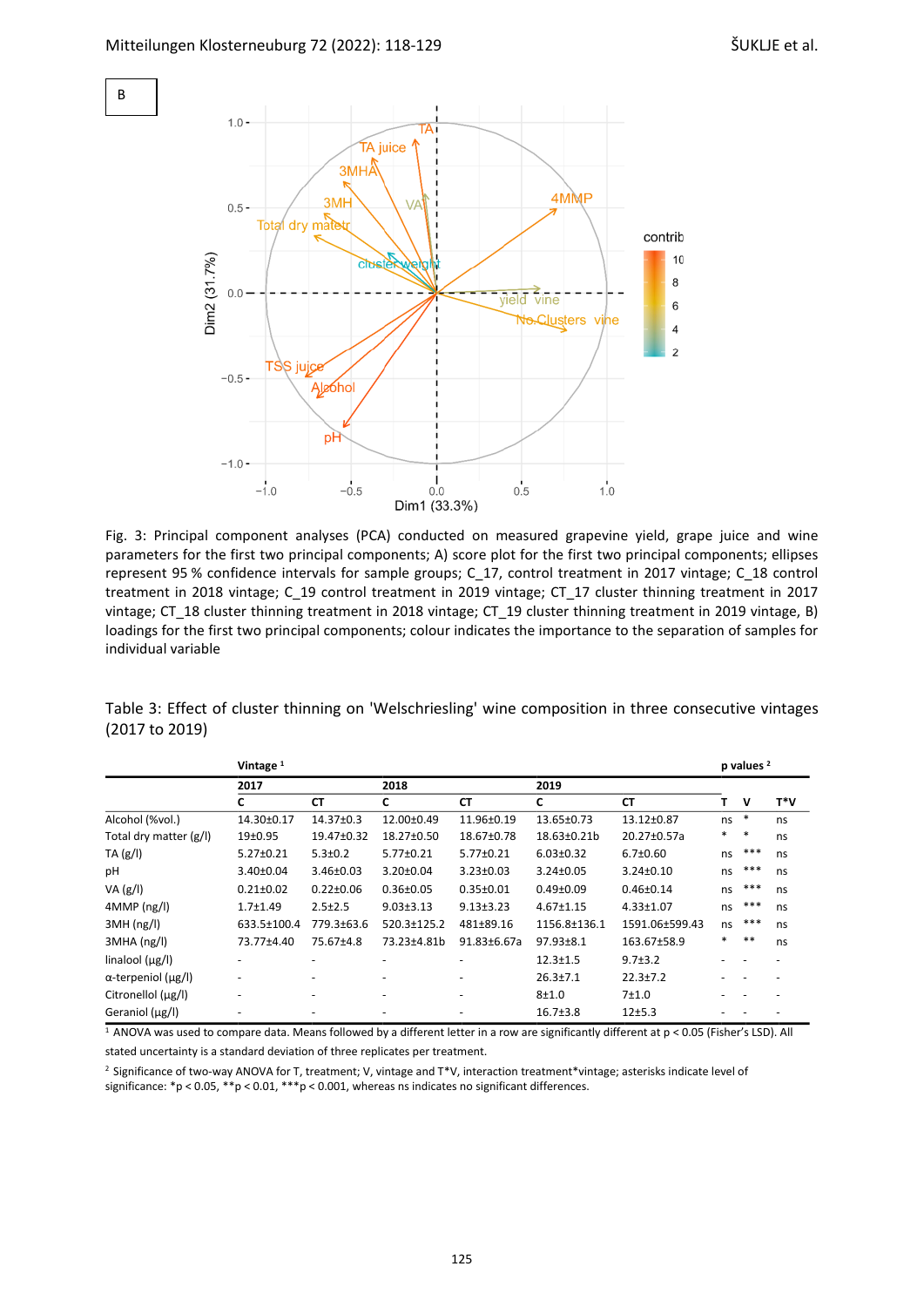Cluster thinning did not significantly alter the majority of measured wine parameters in our study in any of the observed vintages. Variability between vintages had a significant effect and imparted wine composition (Table 3). On the other hand, only total dry matter and 3MHA concentrations were significantly affected by cluster thinning and had higher concentrations in wines from the CT treatment (Table 3). Cluster thinning did not affect basic wine parameters such as alcohol content, TA and pH in any of the vintages. There is no consensus in literature on the effect of cluster thinning on the above parameters(Gil et al., [2013;](#page-9-14) [Reynolds](#page-10-13) et al., 2007; [Šuklje](#page-11-0) et al., 2013). One explanation could be that the metabolic changes in grape composition induced by cluster thinning are strongly influenced by the developmental stage when cluster thinning is performed, the severity of yield reduction and also the initial yield potential of the vine. In addition, growth conditions such as water stress, nutrient availability, bunch light exposure, ambient temperatures, and others may interact or overlap with the changes induced by cluster thinning.

Varietal thiols have been previously identified in 'Welschriesling' wines (Čuš et al., [2017;](#page-9-3) Šuklje and Čuš, 2021). In the current study, a trend towards higher 3MH and 3MHA concentrations in wines from the CT treatment was observed. The obtained results are in agreement with a previous study on the relationship between leaf area/yield ratio, where bunch thinning resulted in higher concentrations of 3MHA, 3MH and 4MMP in 'Sauvignon blanc' wines [\(Šuklje](#page-11-0) et al., [2013\)](#page-11-0). Higher amino acids concentrations were also reported in grape juice from cluster thinning treatments in 'Vilana' variety [\(Bena-Tzourou](#page-9-15) et al., [1999\)](#page-9-15) and a positive correlation between several amino acids and 3MH and 3MHA concentrations was demonstrated [\(Pinu](#page-10-14) et al., [2014\)](#page-10-14). Monoterpene alcohols were measured in the wines only in the 2019 vintage, but no significant differences were found between treatments. Our results are in agreement with those of [Reynolds](#page-10-13) et al. (2007), who observed no effect of cluster thinning on free volatile terpenes in wine, regardless of the timing of cluster removal. However, several other studies report an increase in monoterpene concentrations with reduced yields[\(Rutan](#page-11-4) et al., 2018; Xi et al., [2020\)](#page-11-2). It is well known that monoterpenes in grapes are strongly influenced by growing conditions, such as bunch exposure to sunlight (Marais et al.,

1999), grape maturity [\(Marais](#page-10-15) and Van Wyk, [1986\)](#page-10-15), water stress [\(Savoi](#page-11-5) et al., 2016), and also temperature [\(Šuklje](#page-11-6) et al., 2019).

### **Conclusions**

Cluster thinning at veraison, removing up to 53 % of clusters/vine, resulted in a proportional reduction in yield/vine at harvest. A significant effect of cluster thinning on measured parameters was observed in cooler vintages, with a lower GDD summation and a yield reduction of over 40 % compared to the control. In a warmer vintage and with a yield reduction of 30 %, no effect of grape thinning was observed. Interestingly, varietal thiol concentrations, particularly 3MHA, were positively correlated with cluster thinning. In late vintages and with sufficient yield reduction, cluster thinning could be a tool to adjust wine styles already in the vineyard when adapted to the variety with its yield potential.

#### **Acknowledgement**

This study was funded by the Slovenian Research Agency (Research Program No. P4-0133) and the Ministry of Agriculture and Forestry under the Public Service in Viticulture (contracts no. 2330- 17-000109, 2330-18-000163, 2330-19-000032). The authors would like to thank Dr. H. Baša Česnik for performing the GC-MS analyses and Radojko Pelengić for assistance in performing the experiment.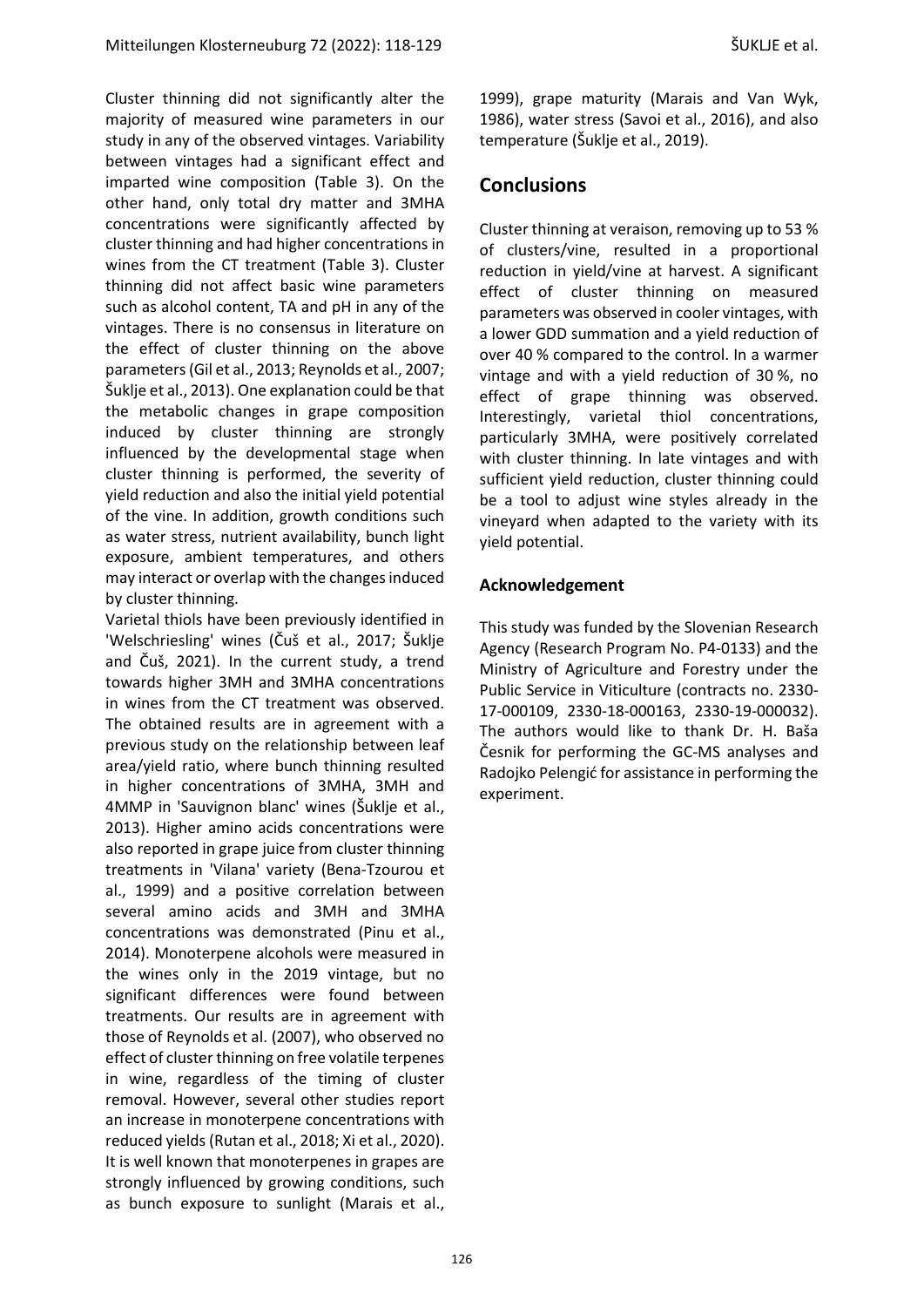# **References**

<span id="page-9-9"></span>**Bavčar, D.** 2011**:** Influence of maceration on aromatic properties of white wines from Primorska region. (PhD thesis), University of Ljubljana, Ljubljana

<span id="page-9-8"></span>**Bavčar, D., Baša Česnik, H., Čuš, F., Košmerl, T.**  2011: The influence of skin contact during alcoholic fermentation on the aroma composition of Ribolla Gialla and Malvasia Istriana *Vitis vinifera* (L.) grape wines. International Journal of Food Science and Technology 46: 1801-1808.

<span id="page-9-15"></span>**Bena-Tzourou, I., Lanaridis, P., Metafa, M.** 1999: Influence of cluster thinning on the amino acids concentration of musts and wines of the variety Vilana. Effect on wine volatile compounds. Oeno One 33 (3): 111-117.

<span id="page-9-2"></span>**Bubola, M., Peršurić, D., Ganić, K. K.** 2011: Impact of cluster thinning on productive characteristics and wine phenolic composition of cv. Merlot. Journal of Food, Agriculture and Environment 9 (1): 36-39.

<span id="page-9-0"></span>**Cola, G., Mariani, L., Salinari, F., Civardi, S., Bernizzoni, F., Gatti, M., Poni, S.** 2014**:** Description and testing of a weather-based model for predicting phenology, canopy development and source–sink balance in *Vitis vinifera* L. cv. Barbera. Agricultural and Forest Meteorology 184 (0): 117-136.

<span id="page-9-12"></span>**Coombe, B. G.** 1962**:** The effect of removing leaves, flowers and shoot tips on fruit-set in *Vitis vinifera* L. Journal of Horticultural Science 37 (1): 1-15.

<span id="page-9-3"></span>**Čuš, F., Zabukovec, P., Schroers, HJ.** 2017: Indigenous yeasts perform alcoholic fermentation and produce aroma compounds in wine. Czech Journal Of Food Sciences 35: 329- 345.

<span id="page-9-11"></span><span id="page-9-10"></span>**Dokoozlian, N. K., Hirschfelt, D. J.** 1995: The Influence of cluster thinning at various stages of fruit development on Flame Seedless table grapes. American Journal of Enology and Viticulture 46 (4): 429-436.

**Esperanza Valdés, M., Moreno, D., Gamero, E., Uriarte, D., Del Henar Prieto, M., Manzano, R., Picon, J., Intrigliolo, D. S.** 2009: Effects of cluster thinning and irrigation amount on water relations, growth, yield and fruit and wine composition of Tempranillo grapes in Extemadura (Spain). Oeno One 43 (2): 67-76.

<span id="page-9-13"></span>**Ferree, D. C., Cahoon, G. A., Scurlock, D. M., Brown, M. V.** 2003**:** Effect of time of cluster thinning grapevines. Small Fruits Review 2 (1): 3- 14.

<span id="page-9-4"></span>**Flak, W., Tscheik, G., Krizan, R., Wallner, E.** 2006**:** Die Auswirkungen einer koorsinierten Weinberaitung auf die qualität von weinen der sorte Welschriesling mit der herkunftsbezeichnungBurgenland-Leithagebirge. Mitteilungen Klosterneuburg, 56: 14-21.

<span id="page-9-5"></span>**Flak, W., Tscheik, G., Krizan, R., Wallner, E.** 2003: Die charakterisierung von weinen der sorte 'Welschriesling' aus dem gebiet »Burgenland-Leithagebirge. Mitteilungen Klosterneuburg 53: 223-234.

<span id="page-9-1"></span>**Frioni, T., Zhuang, S., Palliotti, A., Sivilotti, P., Falchi, R., Sabbatini, P.** 2017: Leaf removal and cluster thinning efficiencies are highly modulated by environmental conditions in cool climate viticulture. American Journal of Enology and Viticulture 68 (3): 325-335.

<span id="page-9-14"></span>**Gil, M., Esteruelas, M., González, E., Kontoudakis, N., Jiménez, J., Fort, F., Canals, J.M., HERMOSIN-GUTIERREZ, I., ZAMORA, F.**  2013: Effect of two different treatments for reducing grape yield in *Vitis vinifera* cv Syrah on wine composition and quality: berry thinning versus cluster thinning. Journal of Agricultural and Food Chemistry 61 (20): 4968-4978.

<span id="page-9-6"></span>**Hall, A., Jones, G. V.** 2010: Spatial analysis of climate in winegrape-growing regions in Australia. Australian Journal of Grape and Wine Research 16 (3): 389-404.

<span id="page-9-7"></span>**Jenko, M., Lisjak, K., Kosmerl, T., ČUS, F.** 2013**:**  The influence of yeast strain combinations on the quality of Sauvignon blanc wine. Food Science and Technology Research 19 (1): 7-15.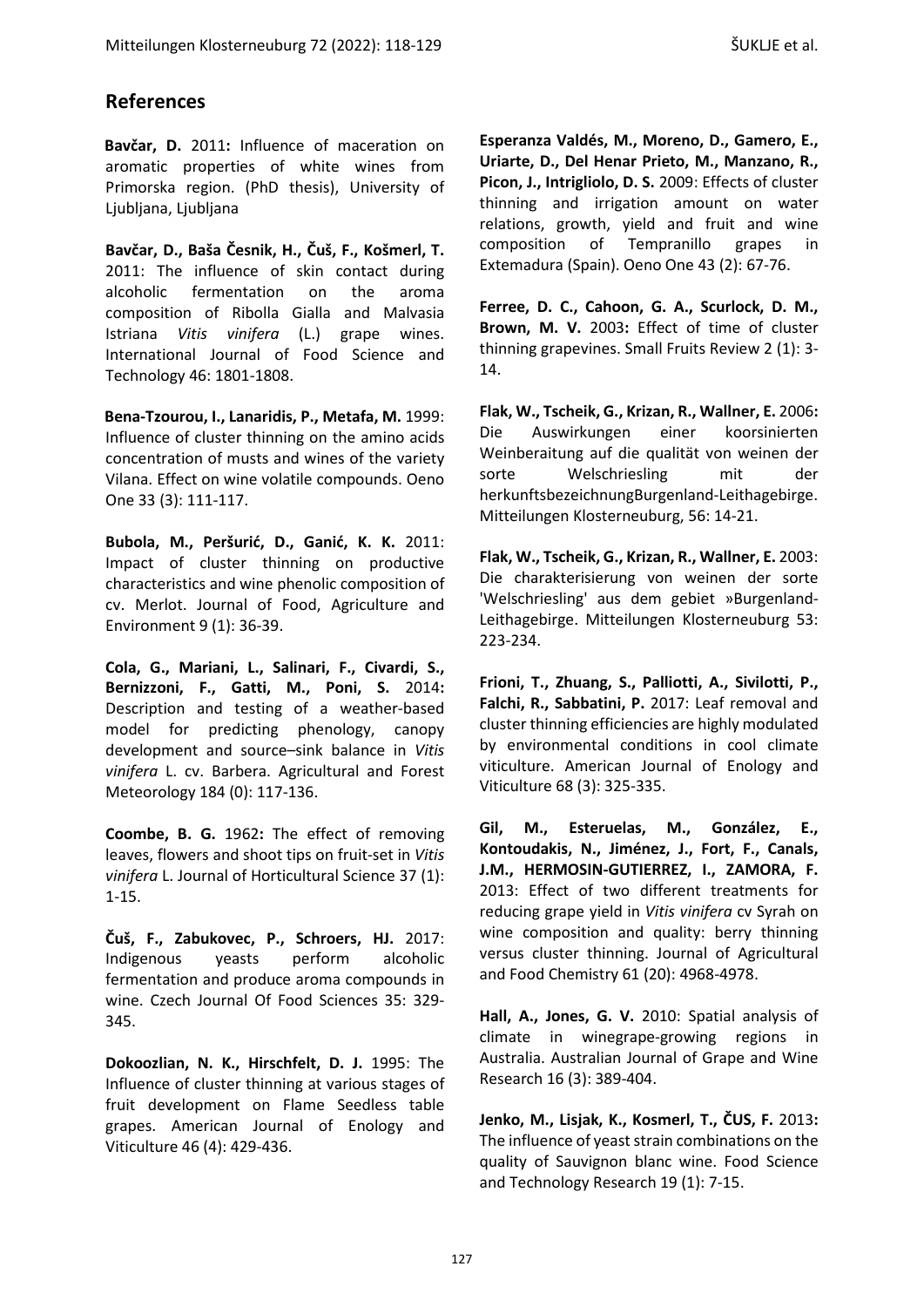<span id="page-10-10"></span>**Jones, G. V., Davis, R. E.** 2000. Climate influences on grapevine phenology, grape composition, and wine production and quality for Bordeaux, France. American Journal of Enology and Viticulture 51 (3): 249-261.

<span id="page-10-5"></span>**Keller, M., Mills, L. J., Wample, R. L., SPAYD, S. E.**  2005: Cluster thinning effects on three deficitirrigated *Vitis vinifera* varietys. American Journal of Enology and Viticulture 56 (2): 91-103.

<span id="page-10-1"></span>**Kliewer, W. M., Dokoozlian, N. K.** 2005: Leaf area/crop weight ratios of grapevines: Influence on fruit composition and wine quality. American Journal of Enology and Viticulture 56 (2): 170- 181.

<span id="page-10-0"></span>**Kliewer, W. M., Ough, C. S.** 1970: The effect of leaf area and crop level on the concentration of amino acids and total nitrogen in 'Thompson Seedless' grapes. Vitis 9 (3): 196-206.

<span id="page-10-7"></span>**Koruza, B., Vaupotič, T., Škvarč, A., Korošec - Koruza, Z., Rusjan, D.** 2012**:** Katalog slovenskih klonov vinske trte. In KGZS NG in KGZS Maribor (Ed.): Kmetijsko gozdarska zbornica Slovenije – Kmetijsko gozdarski zavod Nova Gorica in Kmetijsko gozdarski zavod Maribor.

<span id="page-10-6"></span>**Lisjak, K., Šuklje, K., Baša Česnik, H., Janeš, L., Bregar, Z.** 2011: Organoleptic potential of Slovenian Sauvignon blanc wines. Paper presented at the Vinarski dan, Ljubljana, 83-96.

<span id="page-10-8"></span>**Lorenz, D. H., Eichhorn, K. W., Bleiholder, H., Klose, R., Meier, U., Weber, E.** 1995: Growth stages of the grapevine: Phenological growth stages of the grapevine *(Vitis vinifera* L. *ssp. vinifera*)—Codes and descriptions according to the extended BBCH scale. Australian Journal of Grape and Wine Research, 1 (2): 100-103.

<span id="page-10-15"></span>Marais, J., Van Wyk, C. J. 1986: Effect of grape maturity and juice treatments on terpene concentrations and wine quality of *Vitis vinifera*  L. cv. Weisser Riesling and Bukettraube. South African Journal of Enology and Viticulture 7(1): 26-35.

**Marais, J., Hunter J.J., Haasbroek P.D.** 1999: Effect of canopy microclimate, season and region on Sauvignon blanc grape composition and wine quality. South African Journal of Enology and Viticulture 20 (1): 19-30.

<span id="page-10-9"></span>**OIV.** 2019: International Organisation Of Vine And Wine Compendium Of International Methods Of Spirituous Beverages Of Vitivinicultural Origin. 2019. Retrieved 7.5.2021, 2021

**Ollat, N., Carde, J.-P., Gaudillère, J.-P., Barrieu, F., Diakou-Verdin, P., Moing, A.** 2002: Grape berry development : A review. Oeno One 36 (3): 109-131.

<span id="page-10-11"></span>**Palliotti, A., Cartechini, A.** 2000**:** Cluster thinning effects on yield and grape composition in different grapevine varietys, International Society for Horticultural Science (ISHS) 111-120.

<span id="page-10-14"></span>**Pinu, F., Edwards, P. B., Jouanneau, S., Kilmartin, P., Gardner, R., Villas-Boas, S.** 2014: Sauvignon blanc metabolomics: grape juice metabolites affecting the development of varietal thiols and other aroma compounds in wines. Metabolomics 10 (4): 556-573.

<span id="page-10-2"></span>**Poni, S., Gatti, M., Bernizzoni, F., Civardi, S., Bobeica, N., Magnanini, E., Palliotti, A.** 2013: Late leaf removal aimed at delaying ripening in cv. Sangiovese: physiological assessment and vine performance. Australian Journal of Grape and Wine Research 19 (3): 378-387.

<span id="page-10-3"></span>**Preszler, T., Schmit, T. M., Vanden Heuvel, J. E.**  2013**:** Cluster thinning reduces the economic sustainability of Riesling production. American Journal of Enology and Viticulture 64 (3): 333- 341.

<span id="page-10-12"></span>**Reeve, A. L., Skinkis, P. A., Vance, A. J., Mclaughlin, K. R., Tomasino, E., Lee, J., Tarara, J. M.** 2018**:** Vineyard floor management and cluster thinning inconsistently affect 'Pinot noir' crop load, berry composition, and wine quality. HortScience 3 (3): 318-328.

<span id="page-10-4"></span>**Reščič, J., Mikulič-Petkovšek, M., Štampar, F., Zupan, A., Rusjan, D.** 2015: The impact of cluster thinning on fertility and berry and wine composition of 'Blauer Portugieser' (*Vitis vinifera* L. ) grapevine variety. Oeno One 49 (4): 275-291.

<span id="page-10-13"></span>**Reynolds, A. G., Schlosser, J., Sorokowsky, D., Roberts, R., Willwerth, J., De Savigny, C.** 2007**:** Magnitude of viticultural and enological effects. Ii. Relative impacts of cluster thinning and yeast strain on composition and sensory attributes of